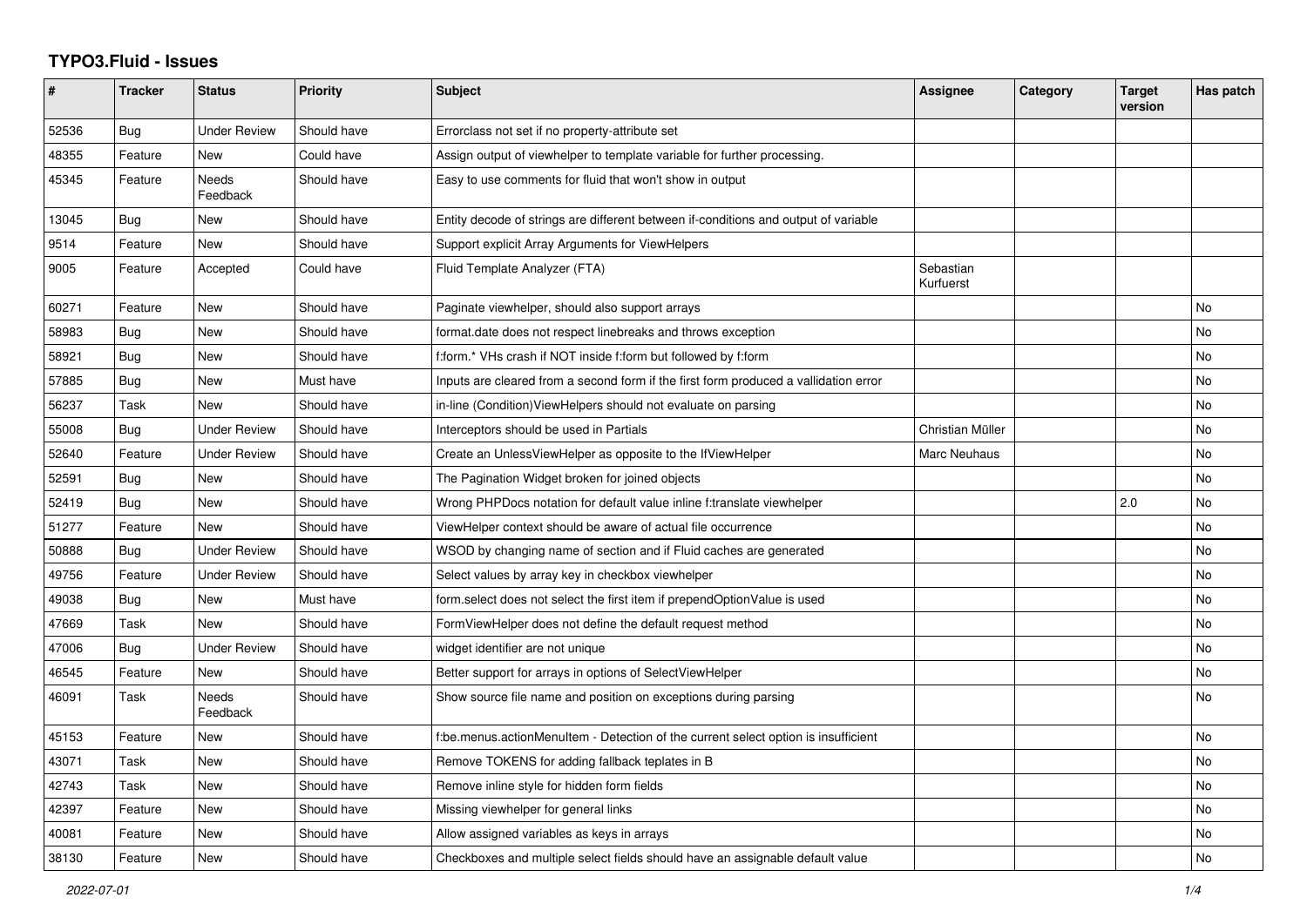| #     | <b>Tracker</b> | <b>Status</b>            | <b>Priority</b> | <b>Subject</b>                                                                                              | <b>Assignee</b>        | Category | <b>Target</b><br>version | Has patch |
|-------|----------------|--------------------------|-----------------|-------------------------------------------------------------------------------------------------------------|------------------------|----------|--------------------------|-----------|
| 37095 | Feature        | <b>New</b>               | Should have     | It should be possible to set a different template on a Fluid TemplateView inside an<br>action               | Christopher<br>Hlubek  |          |                          | <b>No</b> |
| 33215 | Feature        | New                      | Should have     | RFC: Dynamic values in ObjectAccess paths                                                                   |                        |          |                          | No        |
| 28554 | <b>Bug</b>     | New                      | Should have     | (v4) implement feature flag to disable caching                                                              |                        |          |                          | No        |
| 28553 | Bug            | <b>New</b>               | Should have     | improve XHProf test setup                                                                                   |                        |          |                          | <b>No</b> |
| 28552 | <b>Bug</b>     | New                      | Should have     | (v5) write ViewHelper test for compiled run; adjust functional test to do two passes<br>(uncached & cached) |                        |          |                          | No        |
| 28551 | Bug            | Accepted                 | Should have     | (v4) backport VHTest                                                                                        | Sebastian<br>Kurfuerst |          |                          | <b>No</b> |
| 28550 | Bug            | New                      | Should have     | (v4) make widgets cacheable, i.e. not implement childnodeaccess interface                                   |                        |          |                          | No        |
| 28549 | <b>Bug</b>     | <b>New</b>               | Should have     | make widgets cacheable, i.e. not implement childnodeaccess interface                                        |                        |          |                          | No        |
| 5636  | Task           | <b>Under Review</b>      | Must have       | Form_RadioViewHelper and CheckBoxViewHelper miss check for existing object<br>before it is accessed.        |                        |          |                          | <b>No</b> |
| 3291  | Feature        | <b>Needs</b><br>Feedback | Should have     | Cacheable viewhelpers                                                                                       |                        |          |                          | No        |
| 36559 | Feature        | New                      | Could have      | New widget progress bar                                                                                     |                        |          |                          | Yes       |
| 4704  | Feature        | New                      | Should have     | Improve parsing exception messages                                                                          |                        | Core     |                          |           |
| 1907  | Feature        | New                      | Could have      | Default values for view helpers based on context                                                            |                        | Core     |                          |           |
| 62346 | Feature        | New                      | Could have      | f:comment should have high precende                                                                         |                        | Core     | 3.x                      | <b>No</b> |
| 46257 | Feature        | <b>Under Review</b>      | Should have     | Add escape sequence support for Fluid                                                                       |                        | Core     |                          | No        |
| 39990 | Bug            | New                      | Should have     | Same form twice in one template: hidden fields for empty values are only rendered<br>once                   |                        | Core     |                          | No        |
| 33551 | Bug            | <b>New</b>               | Must have       | View helper values break out of a partial scope                                                             | Sebastian<br>Kurfuerst | Core     |                          | <b>No</b> |
| 33394 | Feature        | Needs<br>Feedback        | Should have     | Logical expression parser for BooleanNode                                                                   | Tobias Liebig          | Core     |                          | <b>No</b> |
| 30555 | Feature        | <b>New</b>               | Could have      | Make TagBuilder more extensible                                                                             |                        | Core     |                          | No        |
| 27607 | <b>Bug</b>     | New                      | Must have       | Make Fluid comparisons work when first element is STRING, second is NULL.                                   |                        | Core     |                          | No        |
| 12863 | <b>Bug</b>     | New                      | Should have     | Attributes of a viewhelper can't contain a '-'                                                              | Sebastian<br>Kurfuerst | Core     |                          | No        |
| 10472 | Feature        | <b>New</b>               | Could have      | Fluid Standalone distribution                                                                               |                        | Core     |                          | <b>No</b> |
| 3481  | <b>Bug</b>     | <b>New</b>               | Should have     | Use ViewHelperVariableContainer in PostParseFacet                                                           |                        | Core     |                          | <b>No</b> |
| 51239 | <b>Bug</b>     | <b>Under Review</b>      | Must have       | AbstractViewHelper use incorrect method signature for "\$this->systemLogger->log()'                         | Adrian Föder           | Core     |                          | Yes       |
| 32035 | Task           | <b>New</b>               | Should have     | Improve fluid error messages                                                                                |                        | Core     |                          | Yes       |
| 7608  | Feature        | <b>New</b>               | Could have      | Configurable shorthand/object accessor delimiters                                                           |                        | Core     |                          | Yes       |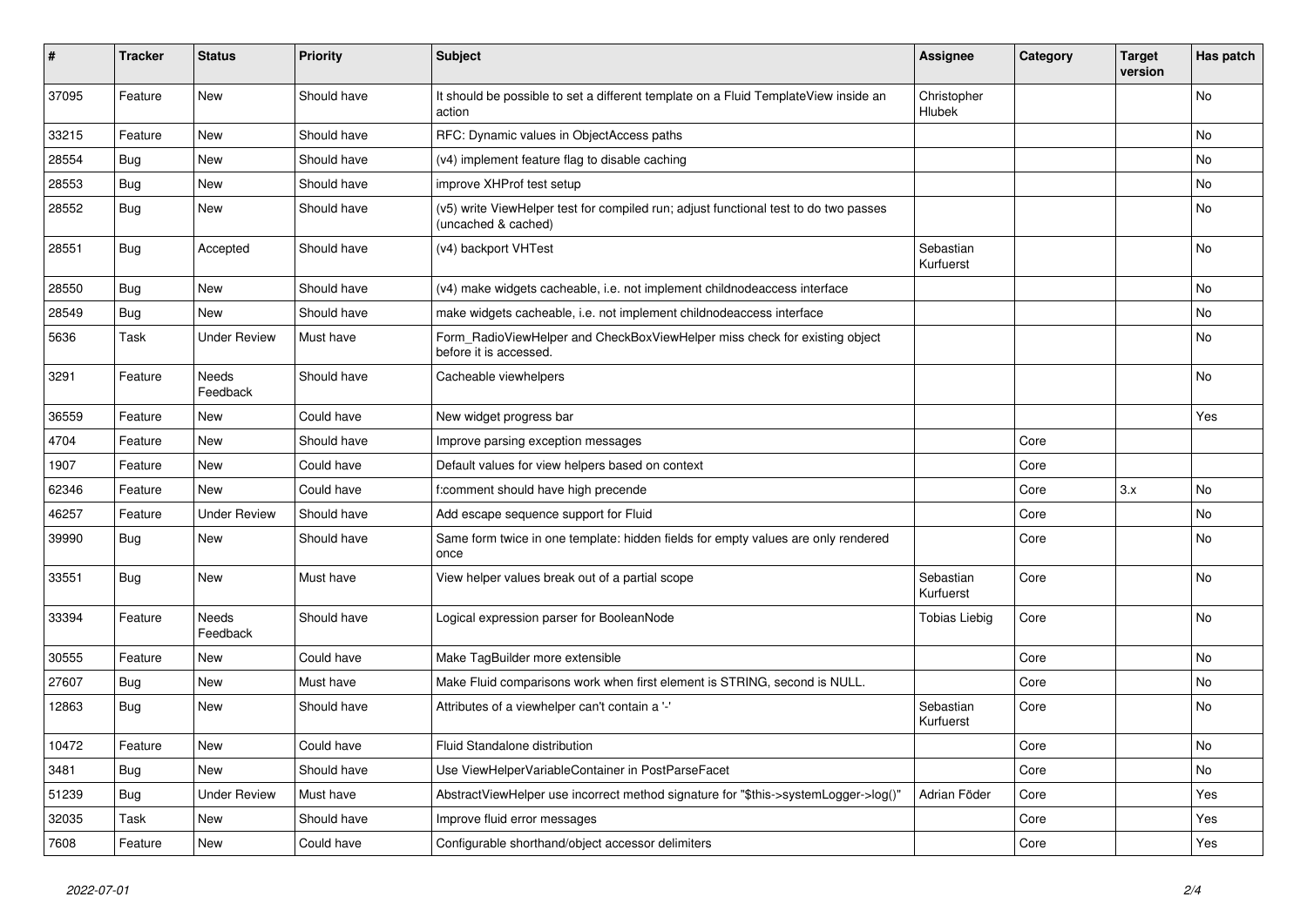| $\vert$ # | <b>Tracker</b> | <b>Status</b>            | <b>Priority</b>      | <b>Subject</b>                                                               | Assignee                    | Category           | <b>Target</b><br>version | Has patch |
|-----------|----------------|--------------------------|----------------------|------------------------------------------------------------------------------|-----------------------------|--------------------|--------------------------|-----------|
| 60181     | Feature        | New                      | Could have           | Caching mechanism for Fluid Views/Templates                                  |                             | View               |                          | <b>No</b> |
| 46289     | Bug            | Needs<br>Feedback        | Should have          | Enable Escaping Interceptor in XML request format                            |                             | View               | 2.0.1                    | <b>No</b> |
| 45394     | Task           | New                      | Should have          | Forwardport Unit test for standalone view                                    |                             | View               |                          | <b>No</b> |
| 43072     | Task           | New                      | Should have          | Remove TOKENS for adding templates fallback in Backporter                    |                             | View               |                          | <b>No</b> |
| 38369     | <b>Bug</b>     | New                      | Must have            | Resource ViewHelpers should not fall back to request package                 |                             | View               |                          | <b>No</b> |
| 8989      | Feature        | Needs<br>Feedback        | Could have           | Search path for fluid template files                                         |                             | View               |                          | <b>No</b> |
| 9950      | Task           | New                      | Should have          | Binding to nested arrays impossible for form-elements                        |                             | ViewHelpers        |                          |           |
| 65424     | Bug            | <b>Under Review</b>      | Should have          | SelectViewHelper must respect option(Value Label)Field for arrays            |                             | ViewHelpers        |                          | No        |
| 60003     | Feature        | New                      | Should have          | Add required-Attribute to f:form.password                                    |                             | ViewHelpers        |                          | <b>No</b> |
| 59057     | <b>Bug</b>     | Under Review             | Must have            | Hidden empty value fields shoud be disabled when related field is disabled   | Bastian<br>Waidelich        | <b>ViewHelpers</b> |                          | <b>No</b> |
| 54284     | <b>Bug</b>     | <b>New</b>               | Should have          | Default Option for Switch/Case VH                                            |                             | ViewHelpers        |                          | <b>No</b> |
| 54195     | Task           | New                      | Should have          | Rename and move FormViewHelper's errorClass value, currently 'f3-form-error' | Adrian Föder                | <b>ViewHelpers</b> |                          | <b>No</b> |
| 51100     | Feature        | New                      | Must have            | Links with absolute URI should have the option of URI Scheme                 |                             | <b>ViewHelpers</b> |                          | No        |
| 49600     | <b>Bug</b>     | New                      | Should have          | f:form tag shown as a HTML on frontend                                       |                             | ViewHelpers        |                          | <b>No</b> |
| 44234     | Bug            | <b>Under Review</b>      | Should have          | selectViewHelper's sorting does not respect locale collation                 |                             | ViewHelpers        | 2.1                      | <b>No</b> |
| 43346     | Feature        | Under Review             | Should have          | Allow property mapping configuration via template                            | Karsten<br>Dambekalns       | ViewHelpers        | 2.1                      | <b>No</b> |
| 40998     | <b>Bug</b>     | <b>Under Review</b>      | Should have          | Missing parent request namespaces in form field name prefix                  | Sebastian<br>Kurfuerst      | <b>ViewHelpers</b> | 1.1.1                    | <b>No</b> |
| 40064     | Bug            | New                      | Must have            | Multiselect is not getting persisted                                         |                             | ViewHelpers        |                          | No        |
| 39936     | Feature        | New                      | Should have          | registerTagAttribute should handle default values                            |                             | <b>ViewHelpers</b> |                          | No        |
| 37619     | Bug            | New                      | Should have          | Fatal Error when using variable in name attribute of Section ViewHelper      |                             | <b>ViewHelpers</b> |                          | No        |
| 36662     | <b>Bug</b>     | <b>Needs</b><br>Feedback | Should have          | Checked state isn't always correct when property is collection               | Kevin Ulrich<br>Moschallski | ViewHelpers        | 1.1.1                    | <b>No</b> |
| 36410     | Feature        | New                      | Should have          | Allow templates to send arguments back to layout                             |                             | <b>ViewHelpers</b> |                          | No        |
| 34682     | Bug            | <b>Under Review</b>      | Should have          | Radio Button missing checked on validation error                             |                             | ViewHelpers        |                          | No        |
| 34309     | Task           | New                      | Could have           | Unknown ViewHelpers cause exception - should be handled more graceful        |                             | ViewHelpers        |                          | <b>No</b> |
| 33628     | <b>Bug</b>     | <b>Needs</b><br>Feedback | Must have            | Multicheckboxes (multiselect) for Collections don't work                     | Christian Müller            | <b>ViewHelpers</b> |                          | No        |
| 26664     | Task           | New                      | Won't have this time | Clean up Form ViewHelpers                                                    |                             | <b>ViewHelpers</b> |                          | No        |
| 26658     | Task           | New                      | Won't have this time | Make Form ViewHelpers consistent                                             |                             | <b>ViewHelpers</b> |                          | No        |